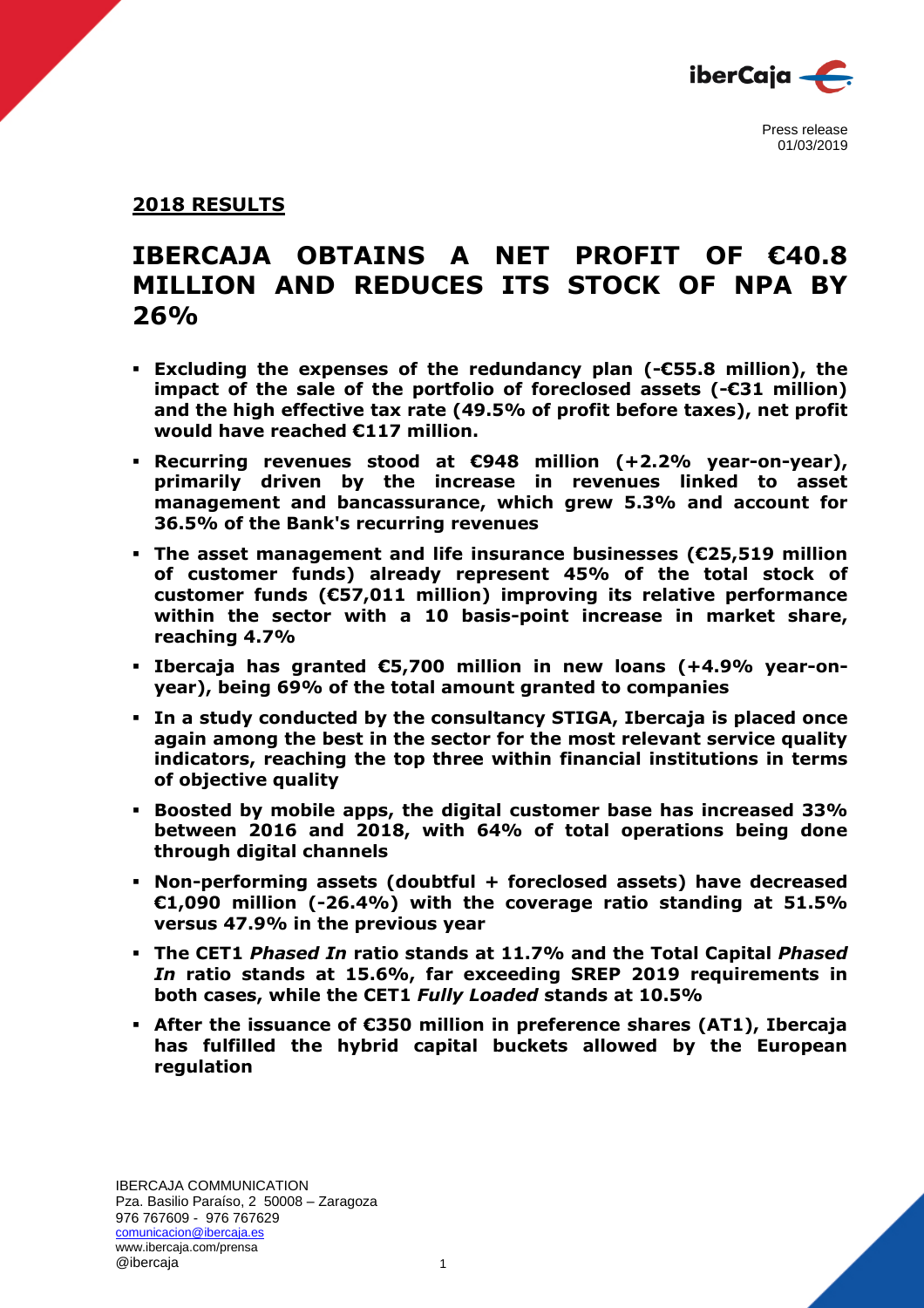

Zaragoza, 1st March 2019. - Ibercaja posted net earnings of  $\epsilon$ 40.8 million for 2018. Excluding the expenses of the redundancy plan (-€55.8 million), the impact of the sale of the portfolio of foreclosed assets (-€31 million) and the high effective tax rate (49.5% profit before taxes), net profit would have been €117 million.

In a context of historically low interest rates, fierce competition in the retail market and a transformation of the business model of the sector, thanks to the continued dynamism of activity with customers, not only in funds under management (+1.1%) and its diversification (45% of the total are already mutual funds, pension funds and life insurance products) but also in new loans granted (+4.9% year-on-year).

Recurring revenues stood at €948 million, up 2.2% year-on-year, primarily driven by the increase in revenues linked to asset management and Bancassurance businesses, which grew 5.3% and now account for 36.5% of the Bank's recurring revenues.

#### **Ibercaja reinforces its positioning in asset management and life insurance**

Total customer funds managed by Ibercaja stood at €57,011 million in 2018, €617 million more than a year ago, representing a year-on-year growth of 1.1%. The slowdown compared with previous years is due to financial markets performance, meaning a €838 million negative impact due to this reason in 2018. Excluding this impact, customer funds grew 2.6% in the year.

Asset management and live insurance savings continued as the main drivers of customer activity with an overall increase of 1.6% year-on-year standing at €25,519 million and representing 45% of the total customer funds that the Bank manages, being comparatively the most elevated weight in this segment within Spanish retail banking.

The Bank's recognised advisory capabilities, together with the products and quality in the management of the Financial Group's companies, constitutes a relevant competitive advantage in the current scenario of low interest rates and the potential development of long-term financial savings in Spain over the next few years, taken into account the demographic forecasts.

With this differential position in asset management and life-savings insurance, the Bank is able to register market shares that are much higher than those of its traditional banking business. Market share was up for investment funds, which gained 7 basis points to stand at 4.8%, pension plans, up 7 basis points (5.8%), and life-savings insurance, which increased by 19 basis points (3.9%).

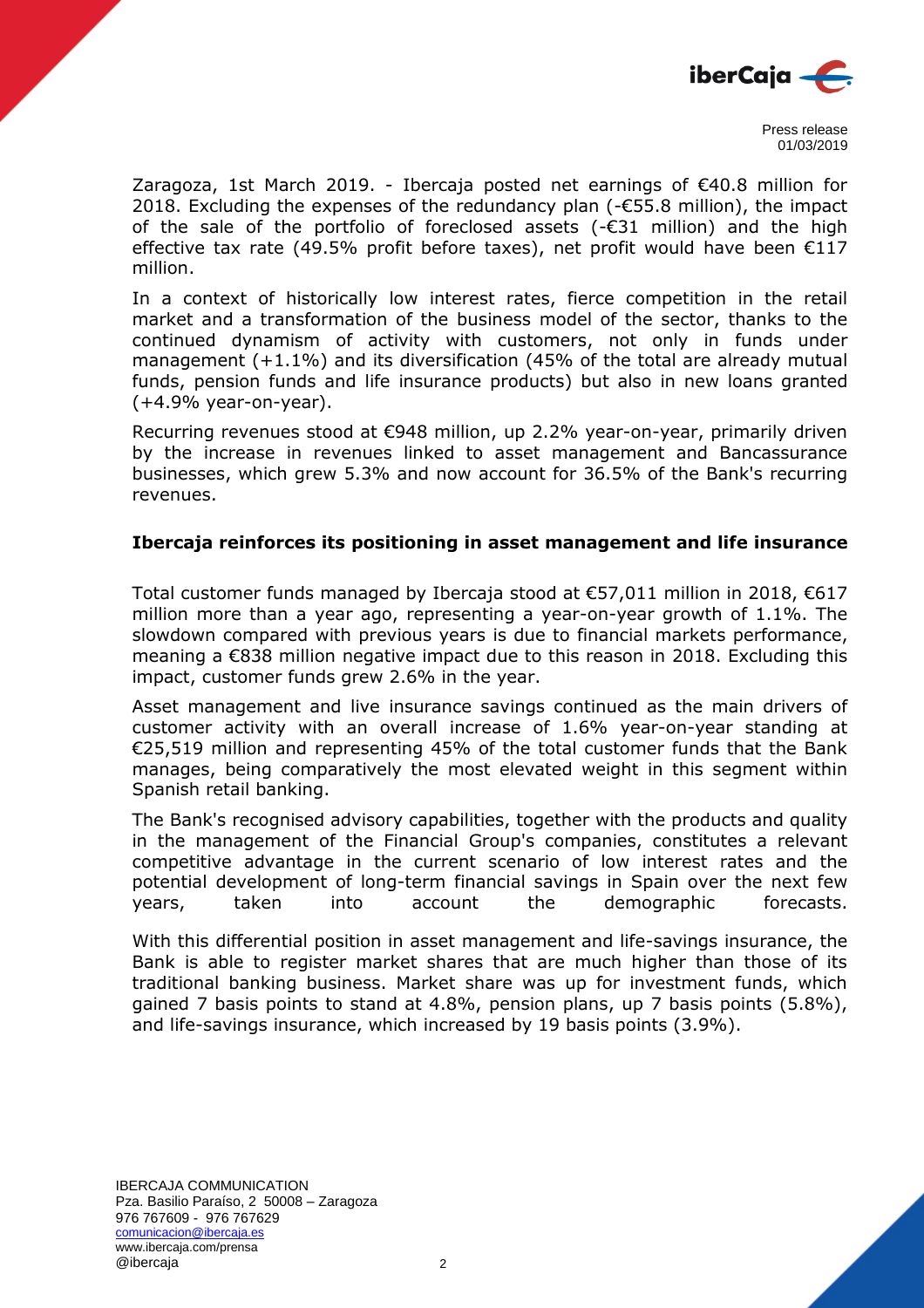



Source: Inverco, ICEA

Risk insurance premiums (life and non-life) also posted a notable performance with a growth of 4.8% to €267 million.

#### **Loans to companies accounted for 69% of the total credit**

Ibercaja granted €5,724 million in new credit in 2018, +4.9% year-on-year. The region of Madrid and the Mediterranean Basin represent 49% of these new transactions, proving the Bank's commitment to grow in these areas, the most dynamic ones in the Spanish banking market.

Out of the total amount, 69% (€3,943 million, +4.6% year-on-year) were granted to companies, which reflect the priority the entity has towards this business segment in its 2018-2020 Strategic Plan.



Regarding loans to finance the acquisition of homes, a business line in which the Bank is specialized, total amount granted reached  $\epsilon$ 1,311 million in the year, meaning an increase of +9.7% year-on-year. This dynamism is due, in part, to the financing campaign that the Bank launched in the second quarter of the year,

IBERCAJA COMMUNICATION Pza. Basilio Paraíso, 2 50008 – Zaragoza 976 767609 - 976 767629 comunicacion@ibercaja.es www.ibercaja.com/prensa @ibercaja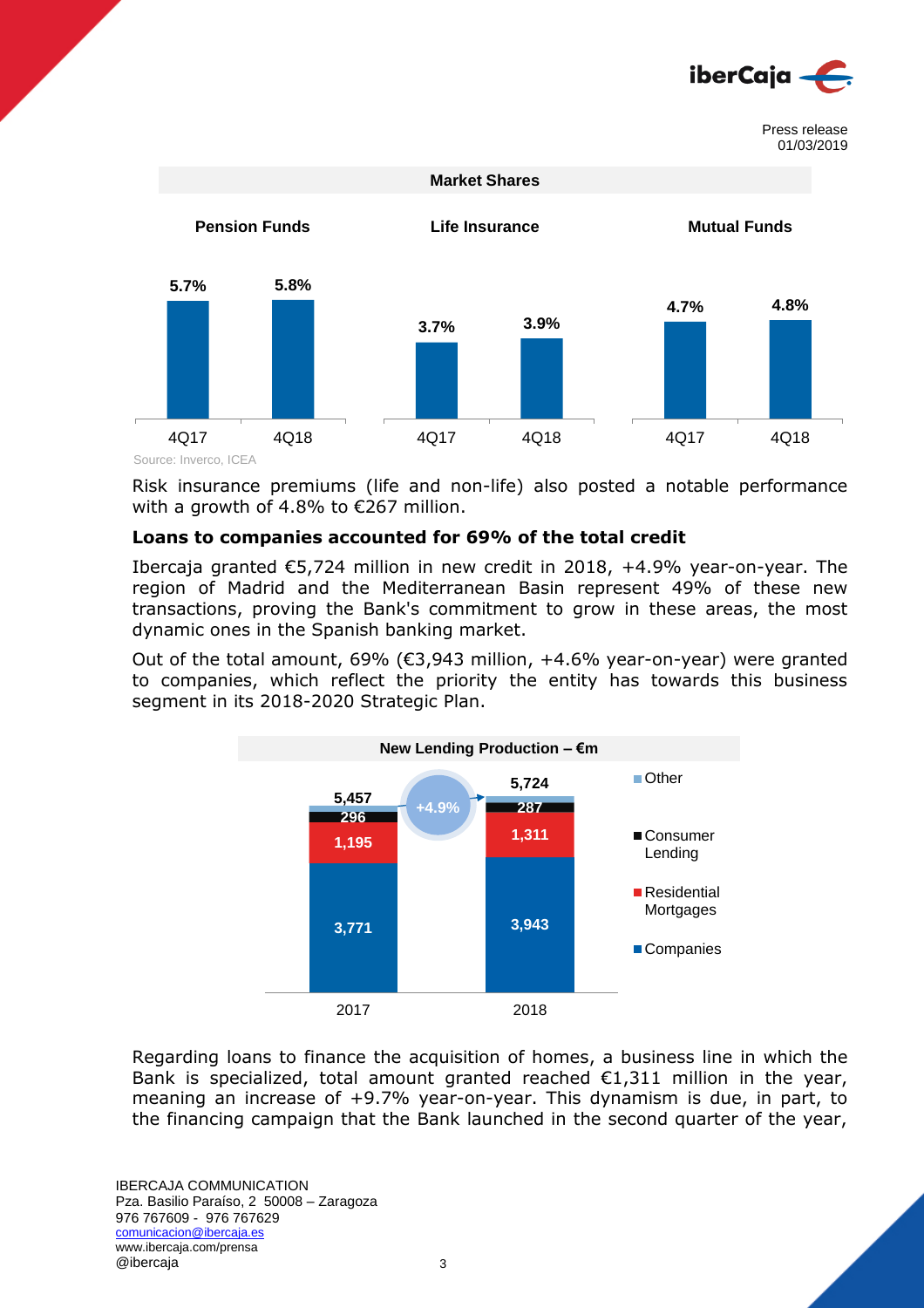

with more flexible conditions for accessing interest rate discounts applied to these transactions.

Overall, the amount of outstanding credit risk in normal situation (ex temporary acquisition of assets) decreased by 0.5% year-on-year, a more reduce impact that previous years.

#### **Leadership in service quality and progress in digital transformation**

The Bank's historical strategic commitment to quality and customer experience was once again reflected in 2018 in the sector's most relevant service quality indicators. The specialized consultancy STIGA placed Ibercaja within the top three Spanish entities with the highest objective quality levels in its IQUOS ranking and the consultancy's customer surveys ranked Ibercaja managers as the second most appreciated by its customers. According to the NPS (Net Promoter Score) ranking published by FRS INMARK, the Bank has the highest percentage of customers (24%) that would recommend working with the Bank.

The Bank has made further progress in its digital transformation in 2018, supported by its mobile banking app. Ibercaja mobile app users reached 312,000, a 155% increase since 2015, when the Bank started its digitalization project through an alliance with Microsoft. In this same period, digital customers have increased by 33% and the number of operations and transactions via digital channels has reached 64% of the total.

Ibercaja has had digital onboarding available since November 2018, enabling individuals to become bank customers without having to visit an actual branch. A new digital solution for Companies will be launch in 2019 and, on top of that, Ibercaja will reinforce its digital strategy with workplace mobility for all of its specialized managers.

#### **Recurring revenues grow for the second consecutive year**

The interest margin has reached  $\epsilon$ 572.2 million,  $+2\%$  year-on-year. This increase is a consequence of higher revenues from retail activity, +3.2% year-on-year (€12.9 million). The interest margin over average total assets improved 7 basis points, up to 1.09%.

Net fee income has grown 2.5% in the year to  $\epsilon$ 375.6 million, driven by commissions related to asset management and bancassurance businesses (+3.1% year-on-year). This stream of revenues represents 57% of the total fee income. Fees and commissions from banking services have grown 1.8% in 2018.

Recurring revenues (interest margin + fees and commissions) stood at  $€948$ million at the end of 2018, 2.2% more than in 2017, continuing the progressive rise in the profitability of the Bank's retail business for the second straight year.

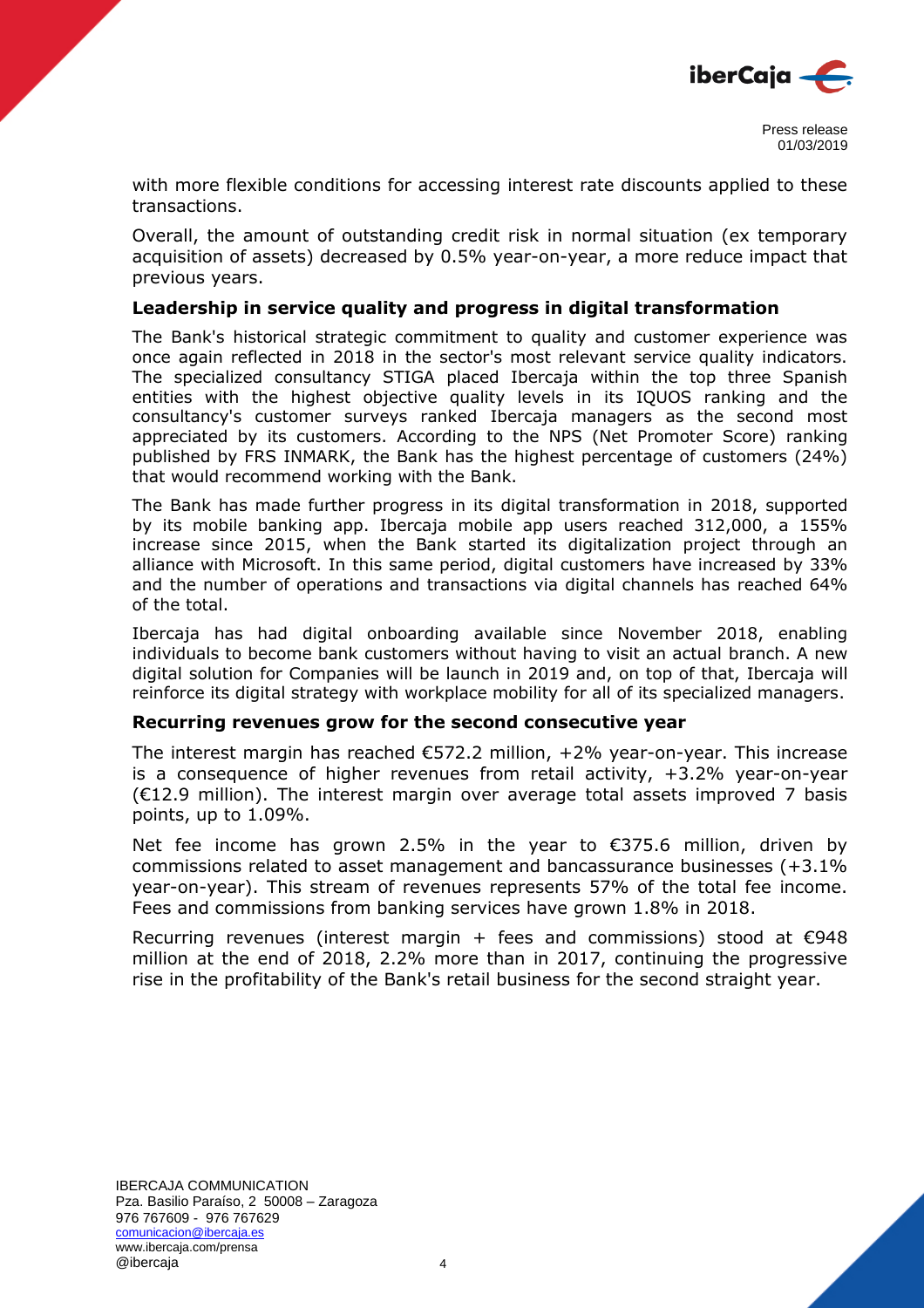



Operating costs decreased 7% in the year due to the 5.3% decrease in recurring expenses. In June, the Bank concluded the redundancy plan agreed with the majority of worker representatives in 2017. As a result productivity per banking employee has increased 12% since the implementation of the redundancy plan in the second quarter of 2017.

As a result, recurring earnings before provisions (net interest margin + net fee income - recurring operating expenses) have grown 19.3% in 2018 to €334.6 million, beating the 10% increase targeted for 2018. Recurring earnings before provisions as a percentage of average total assets improves by 13 basis points year-on-year.

The improvement in the economic situation, the active management of the irregular investment being carried out by the Bank and the levels of coverage achieved, thanks to the provisioning effort made in previous years, allow the cost of risk to stand at 54 basis points, in line with the target of around 50 basis points set for the year.

Three extraordinary factors have affected the €40.8 million in net earnings: execution of the second tranche of the 2017-2018 redundancy plan, -€55.8 million; the result of the sale of the portfolio of foreclosed assets in Project Cierzo, which had a negative effect of  $\epsilon$ 31 million before taxes; and the high effective tax rate, which was 49.5% on earnings before tax.

Excluding these three extraordinary impacts, the net profit would have been  $E117$ million.

## **Non-performing assets decreased more than €1,000 million**

The gross volume of non-performing assets (doubtful  $+$  foreclosed) registered a drop of 26.4% (€1,090 million) in the year and stands at  $\epsilon$ 3,042 million at yearend.

The balance of doubtful loans have decreased 11.3% in 2018 (€290 million) and the NPL ratio stands at 6.7%. The stock of foreclosed assets has decreased 51% (€799 million) due to ordinary sales (€333 million) and the execution of the Cierzo wholesale portfolio (€641 million).

Ibercaja coverage ratio for non-performing assets stands at 51.5%, versus 47.9% reported in the fourth quarter of 2017. The reduction in gross non-performing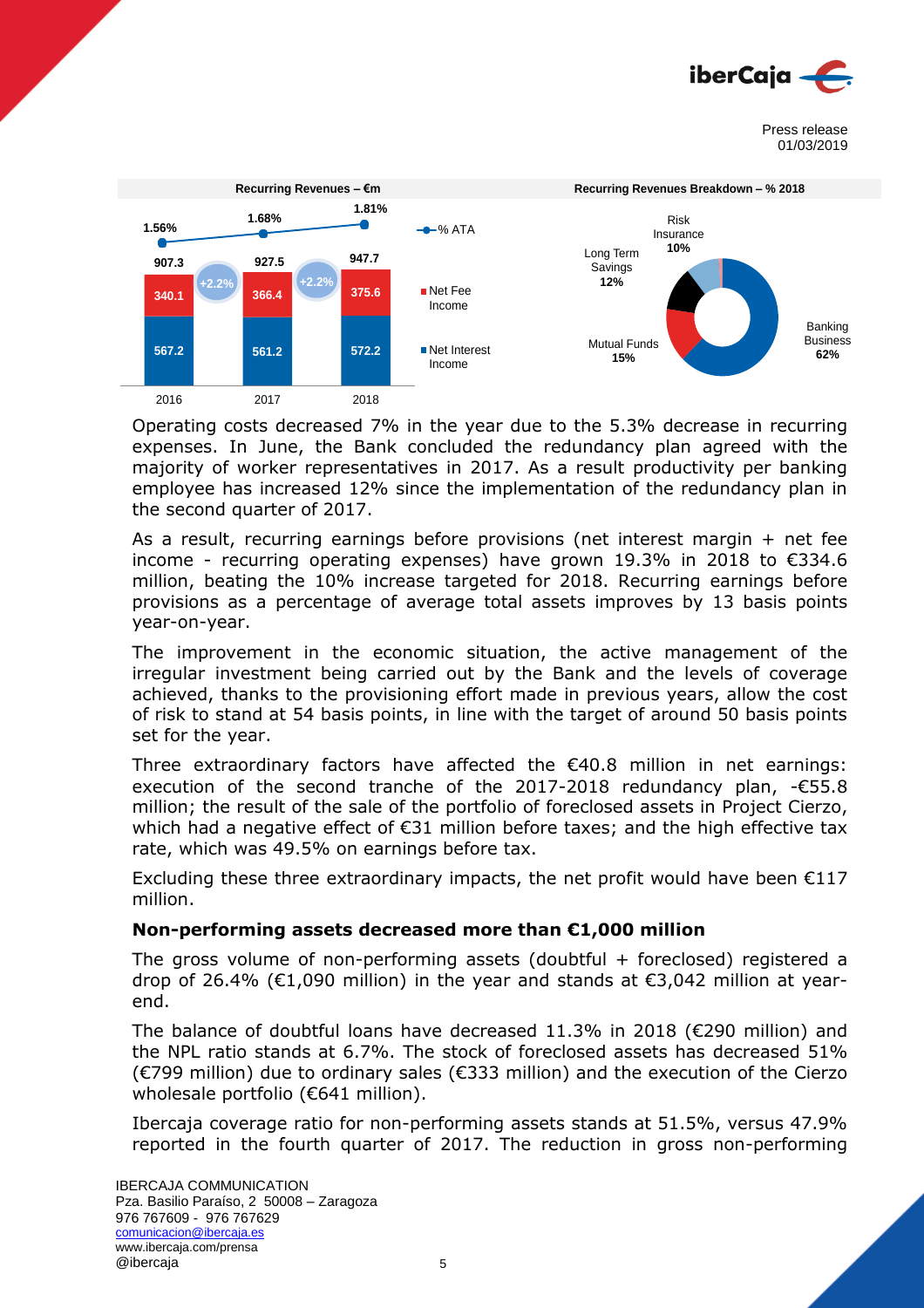

assets together with the provisioning effort made over the last years have allowed for a decrease in the Bank's net non-performing exposure of €678 million, representing 31.5% less since the same date last year.

In particular, net exposure to foreclosed assets has been reduced by 53% and stands at €320 million. The weight of net non-performing assets over total assets have decreased to 2.8%, 126 basis points less than a year ago.

#### **Solid solvency and liquidity positions**

At the end of 2018, CET 1 solvency ratio (*Phase In*) stands at 11.7% and the total capital ratio (*Phase In*) has risen to 15.6% These capital ratios far exceed the SREP requirements for 2019 (9% and 12.5%, respectively).

In March 2018, the Bank issued €350 million in preferred stock, additional Tier 1 capital (AT1), which has improved the total capital ratio (Phase In) by 150 basis points. This AT1 issuance represents a new step in the process of strengthening the capital structure of Ibercaja which started in July 2015 with the €500 million subordinated debt (Tier II) issuance. Taking into accounts both issuances Ibercaja has fulfilled the hybrid capital buckets allowed by the European regulation.

CET 1 solvency ratio (*Fully Loaded*) at year-end 2018 stands at 10.5%, with a total capital ratio (*Fully Loaded*) of 14.5%.

Available liquid assets permit Ibercaja to have a sound liquidity position, exceeding €10,917 million or 21% of total assets.